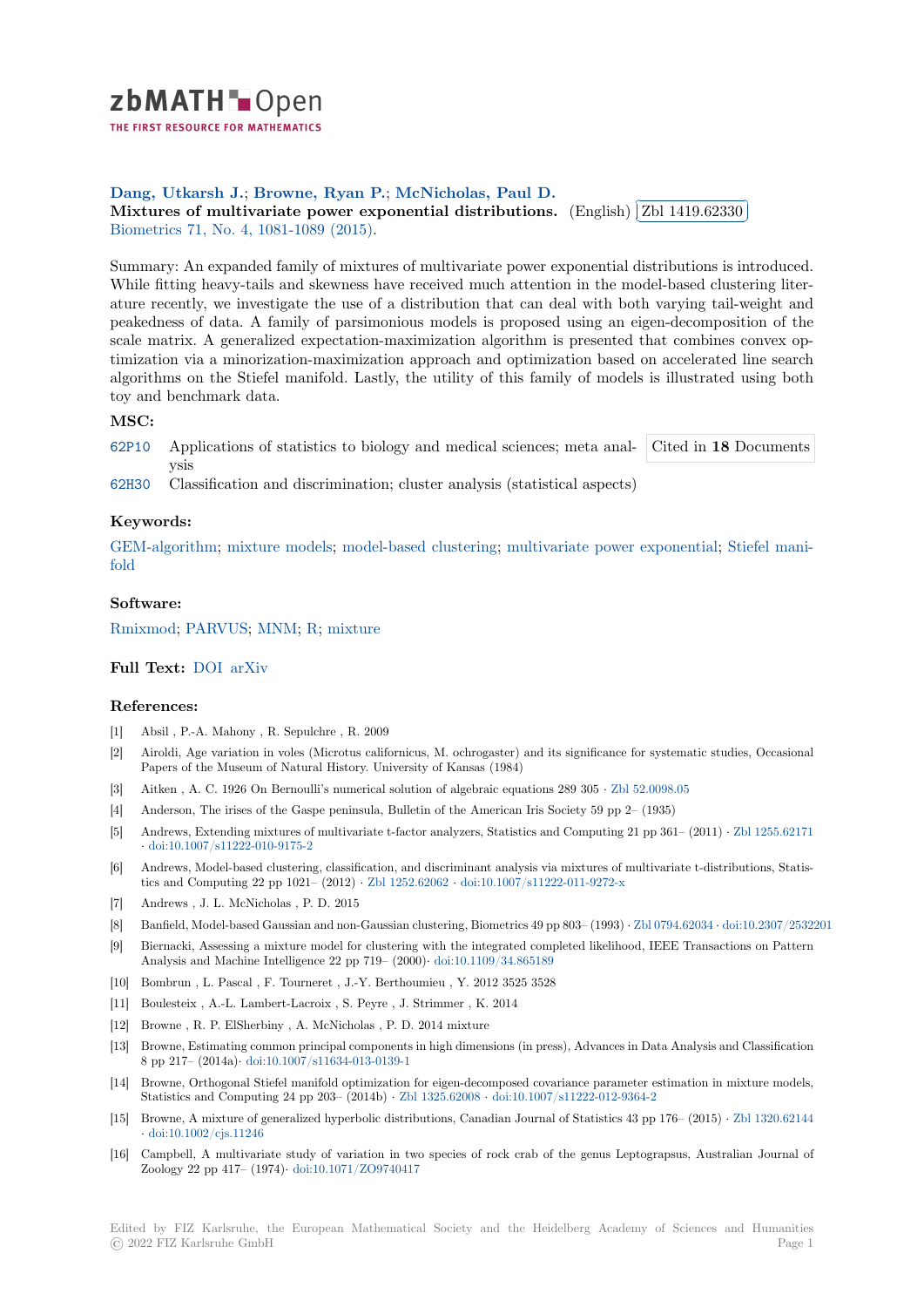- [17] Celeux, Gaussian parsimonious clustering models, Pattern Recognition 28 pp 781– (1995) *·* Zbl 05480211 *·* doi:10.1016/0031- 3203(94)00125-6
- [18] Cho, Multivariate statistical modeling for image denoising using wavelet transforms, Signal Processing: Image Communication 20 pp 77– (2005)
- [19] Coretto, A simulation study to compare robust clustering methods based on mixtures, [Advances in](https://zbmath.org/05480211) [Data Analysis and](https://dx.doi.org/10.1016/0031-3203(94)00125-6) [Classification 4 p](https://dx.doi.org/10.1016/0031-3203(94)00125-6)p 111– (2010) *·* Zbl 1284.62366 *·* doi:10.1007/s11634-010-0065-4
- [20] Dempster, Maximum likelihood from incomplete data via the EM algorithm, Journal of the Royal Statistical Society. Series B 39 pp 1– (1977) *·* Zbl 0364.62022
- [21] Fisher, The use of multiple measurements in taxonomic problems, Annals of Eugenics 7 pp 179– (1936)*·* doi:10.1111/j.1469- 1809.1936.tb02137.x
- [22] Flury , B. 2012 Flury R
- [23] Forbes, A new famil[y of multivariat](https://zbmath.org/0364.62022)e heavy-tailed distributions with variable marginal amounts of tailweights: Application to robust clustering (in press), Statistics and Computing 24 pp 971– (2014) *·* Zbl 1332.62204 *·* doi:10.1007/s[11222-013-9414-4](https://dx.doi.org/10.1111/j.1469-1809.1936.tb02137.x)
- [24] [Forina, Parvus: An](https://dx.doi.org/10.1111/j.1469-1809.1936.tb02137.x) extendable package of programs for data exploration, classification and correlation, Journal of Chemometrics 4 pp 191– (1988)
- [25] Fraley , C. Raftery , A. E. Murphy , T. B. Scrucca , L. 2012
- [26] Franczak, Mixtures of shifted asymmetric Laplace distributions, IEEE Tra[nsactions on Pa](https://zbmath.org/1332.62204)t[tern Analysis and Machine Inte](https://dx.doi.org/10.1007/s11222-013-9414-4)lligence 36 pp 1149– (2014)*·* doi:10.1109/TPAMI.2013.216
- [27] Ghahramani , Z. Hinton , G. E. 1997
- [28] Golub, Molecular classification of cancer: Class discovery and class prediction by gene expression monitoring, Science 286 pp 531– (1999)*·* doi:10.1126/science.286.5439.531
- [29] Gómez, A multivariate gene[ralization of the power expone](https://dx.doi.org/10.1109/TPAMI.2013.216)ntial family of distributions, Communications in Statistics-Theory and Methods 27 pp 589– (1998) *·* Zbl 0895.62053 *·* doi:10.1080/03610929808832115
- [30] Gómez-Sánchez-Manzano, Multivariate exponential power distributions as mixtures of normal distributions with Bayesian applications, C[ommunications in Statistics-Theor](https://dx.doi.org/10.1126/science.286.5439.531)y and Methods 37 pp 972– (2008) *·* Zbl 1135.62041 *·* doi:10.1080/03610920701762754
- [31] Hartigan, A k-means clustering algorithm, Journal of the Royal Statistical Society: Series C 28 pp 100– (1979) *·* Zbl 0447.62062
- [32] Hennig , C. Coretto , P. 2008 127 [138](https://zbmath.org/0895.62053)
- [33] Hubert, Comparing partitions, Journal of Classification 2 pp 193– (1985) *·* Zbl 0587.62128 *·* doi:10.1007/BF01908075
- [34] Hunter, Rejoinder to discussion of Optimization transfer using surrogate object[ive functions, J](https://zbmath.org/1135.62041)o[urnal of Computational and](https://dx.doi.org/10.1080/03610920701762754) Graphical Statistics 9 pp 52– (2000)
- [35] Hurley , C. 2012
- [36] Karlis, Model-based clustering with non-elliptically contoured distributio[ns, Statistics an](https://zbmath.org/0587.62128)[d Computing 19 pp 73–](https://dx.doi.org/10.1007/BF01908075) (2009)*·* doi:10.1007/s11222-008-9072-0
- [37] Khan, Classification and diagnostic prediction of cancers using gene expression profiling and artificial neural networks, Nature Medicine 7 pp 673– (2001)*·* doi:10.1038/89044
- [38] Landsman, Tail conditional expectations for elliptical distributions, North American Actuarial Journal 7 pp 55– (2003) *·* Zbl 1084.62512 *·* [doi:10.1080/10920](https://dx.doi.org/10.1007/s11222-008-9072-0)277.2003.10596118
- [39] Lebret , R. Iovleff , S. Longeville , A. 2012 Rmixmod R
- [40] Lin, Finite mixture modelli[ng using the skew n](https://dx.doi.org/10.1038/89044)ormal distribution, Statistica Sinica 17 pp 909– (2007) *·* Zbl 1133.62012
- [41] Lindsey, Multivariate elliptically contoured distributions for repeated measurements, Biometrics 55 pp 1277– (1999) *·* [Zbl](https://zbmath.org/1084.62512) [1059.62543](https://zbmath.org/1084.62512) *·* [doi:10.1111/j.0006-341X.1999.01277.x](https://dx.doi.org/10.1080/10920277.2003.10596118)
- [42] Liu, Multivariate regression models with power exponential random errors and subset selection using genetic algorithms with information complexity, European Journal of Pure and Applied Mathematics 1 pp 4– (2008) *·* Zbl 1132[.62042](https://zbmath.org/1133.62012)
- [43] Mardia , K. V. Kent , J. T. Bibby , J. M. 1980
- [44] [McLachlan](https://zbmath.org/1059.62543), [G. Peel , D. 2000a 599 606](https://dx.doi.org/10.1111/j.0006-341X.1999.01277.x)
- [45] McLachlan , G. J. Peel , D. 2000b
- [46] McNicholas, Parsimonious Gaussian mixture models, Statistics and Computing 18 pp 285– (2008)*·* [doi:10.100](https://zbmath.org/1132.62042)7/s11222-008- 9056-0
- [47] McNicholas, Model-based clustering of microarray expression data via latent Gaussian mixture models, Bioinformatics 26 pp 2705– (2010)*·* doi:10.1093/bioinformatics/btq498
- [48] Meng, Maximum likelihood estimation via the ECM algorithm: A general framework, Biometrika [80 pp 267– \(1993\)](https://dx.doi.org/10.1007/s11222-008-9056-0) *·* Zbl [0778.62](https://dx.doi.org/10.1007/s11222-008-9056-0)022 *·* doi:10.1093/biomet/80.2.267
- [49] Murray, Mixtures of skew-factor analyzers, Computational Statistics and Data Analysis 77 pp 326– (2014) *·* Zbl 06984029 *·* doi:10.1016/j.[csda.2014.03.012](https://dx.doi.org/10.1093/bioinformatics/btq498)
- [50] Nordhausen, Multivariate l1 methods: The package MNM, Journal of Statistical Software 43 pp 1– (2011)*·* doi:10.18637/jss.[v043](https://zbmath.org/0778.62022).i05
- [51] [Pascal, Par](https://zbmath.org/0778.62022)a[meter estimation for multivar](https://dx.doi.org/10.1093/biomet/80.2.267)iate generalized Gaussian distributions, IEEE Transactions on Signal Processing 61 pp 5960– (2013) *·* Zbl 1394.62071 *·* doi:10.1109/TSP.2013.2282909
- [52] [Reaven, An attempt to define](https://dx.doi.org/10.1016/j.csda.2014.03.012) the nature of chemical diabetes using a multidimensional analysis, Diabetologia 16 pp 17–